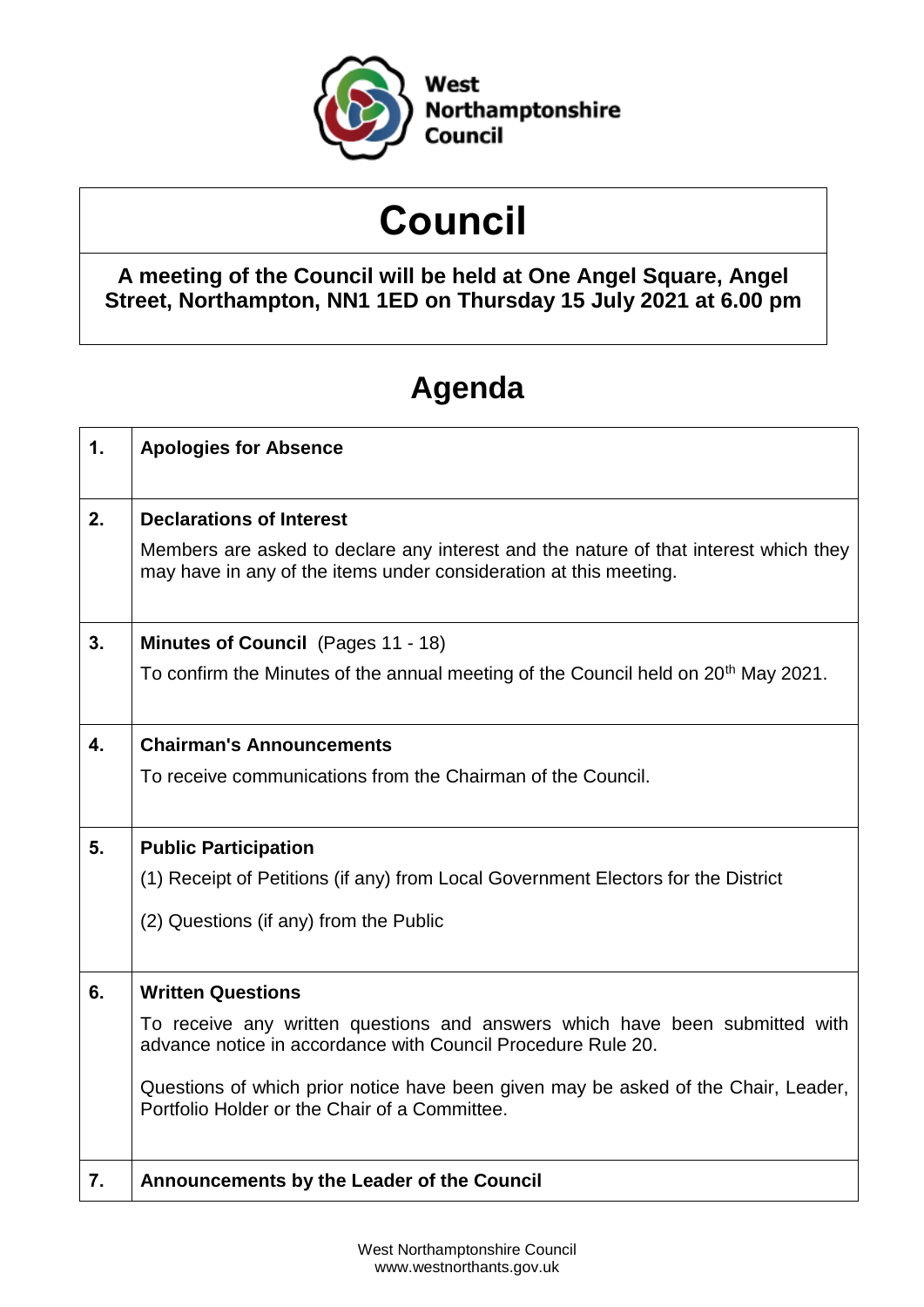|                          | To receive communications from the Leader of the Council and the Chief Executive.                                                                                                                                                                                                                                                                                                                                                                                                                          |  |  |  |
|--------------------------|------------------------------------------------------------------------------------------------------------------------------------------------------------------------------------------------------------------------------------------------------------------------------------------------------------------------------------------------------------------------------------------------------------------------------------------------------------------------------------------------------------|--|--|--|
| 8.                       | Cabinet Member Reports and Record of Decisions Taken by the Cabinet (Pages<br>$19 - 62$                                                                                                                                                                                                                                                                                                                                                                                                                    |  |  |  |
| <b>Items of Business</b> |                                                                                                                                                                                                                                                                                                                                                                                                                                                                                                            |  |  |  |
| 9.                       | Northamptonshire Health and Wellbeing Board Annual Report 2020/2021<br>(Pages 63 - 100)                                                                                                                                                                                                                                                                                                                                                                                                                    |  |  |  |
| 10.                      | Appointments to Outside Bodies (Pages 101 - 118)                                                                                                                                                                                                                                                                                                                                                                                                                                                           |  |  |  |
| 11.                      | Appointment of Political Assistants (Pages 119 - 126)                                                                                                                                                                                                                                                                                                                                                                                                                                                      |  |  |  |
| 12.                      | <b>Changes to Polling Places</b> (Pages 127 - 130)                                                                                                                                                                                                                                                                                                                                                                                                                                                         |  |  |  |
| 13.                      | <b>Changes to Political Balance and Committee Places</b> (Pages 131 - 134)                                                                                                                                                                                                                                                                                                                                                                                                                                 |  |  |  |
| 14.                      | Integrated Care Across Northamptonshire (ICAN) (Pages 135 - 166)                                                                                                                                                                                                                                                                                                                                                                                                                                           |  |  |  |
| 15.                      | <b>MHCLG's Rough Sleeper Accommodation Programme Funding (Pages 167 -</b><br>176)                                                                                                                                                                                                                                                                                                                                                                                                                          |  |  |  |
| 16.                      | <b>Motions</b>                                                                                                                                                                                                                                                                                                                                                                                                                                                                                             |  |  |  |
|                          | Motion 1                                                                                                                                                                                                                                                                                                                                                                                                                                                                                                   |  |  |  |
|                          | Proposed by Cllr. Jonathan Nunn<br>Seconded by Cllr. Mike Hallam                                                                                                                                                                                                                                                                                                                                                                                                                                           |  |  |  |
|                          | "This Council notes that both Daventry District Council and Northampton Borough<br>Council, along with over 2/3 of local Councils across the country have now declared a<br>climate emergency. This Council re-affirms its commitment to tackling the climate<br>emergency and agrees to hold a wide-ranging climate conference to listen to views of<br>residents, businesses and community groups to contribute to plans already in place to<br>achieve a carbon neutral West Northamptonshire by 2030". |  |  |  |
|                          | Motion 2                                                                                                                                                                                                                                                                                                                                                                                                                                                                                                   |  |  |  |
|                          | Proposed by Cllr. Hallam<br>Seconded by Cllr. Morgan                                                                                                                                                                                                                                                                                                                                                                                                                                                       |  |  |  |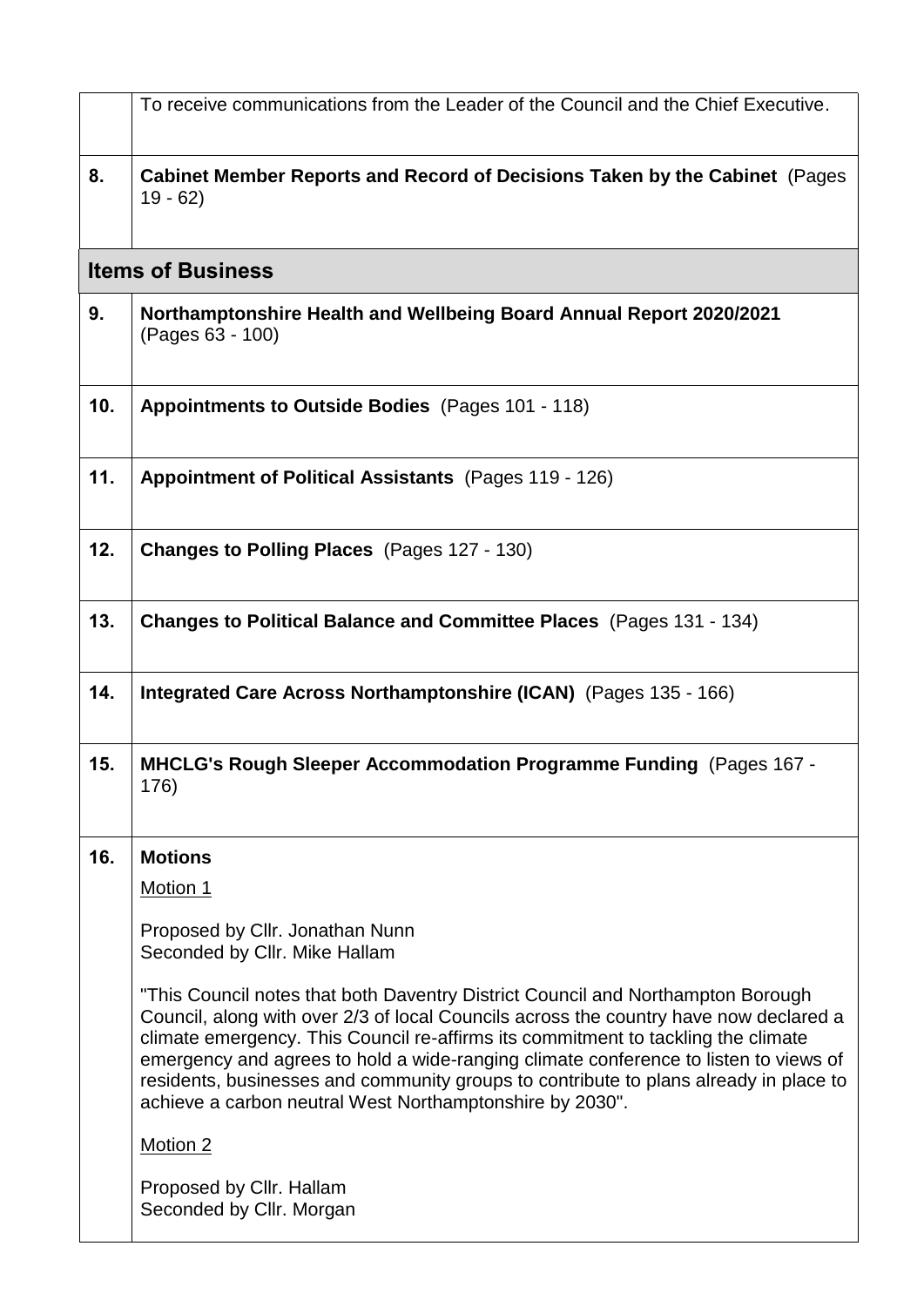Council agrees that planting trees has a significant benefit to health, well-being, the environment and to helping tackle climate change. This Council agrees to fully embrace "The Queen's Green Canopy Scheme" launched to mark Her Majesty the Queen's Platinum Jubilee.

Council agrees to develop an action plan to work with Schools, Colleges and Community Groups alongside the Woodland Trust to co-ordinate a campaign across West Northamptonshire to apply for the free saplings available as part of the Scheme and to encourage tree planting between Oct 2021 to the end of 2022.

Motion 3

Proposed by Cllr. Davenport Seconded by Cllr. Sharps

As a Public Authority we have a duty to ensure our residents' safety, and this includes on our roads. Hundreds of students and vulnerable residents have had no choice but to cross the very busy, unsafe junction of the Billing Road and Rushmere Road in Northampton. The junction does not have any safe pedestrian crossing points. This Council assures residents that this Council will explore ways of making the Rushmere Road and Billing Road traffic light junction a safe place for our children, adults and vulnerable residents to cross.

Motion 4

Proposed by Cllr. Beardsworth Seconded by Cllr. Gareth Eales

"The Structural Change Order that led to the creation of West Northamptonshire Council dictated that the Shadow Authority and the council elected this May should operate under the Leader and Cabinet Model.

We believe that it is now time for the Councillors and local people to determine themselves on ways of working and democratic oversight that will better serve the interests of the different communities we represent. We should also consider the potential devolution of services to localities.

To this aim we call for the council to enable the Democracy & Standards Committee to set up a cross party working group, based on the scrutiny model with officer support, to evaluate the potential replacement of the Leader and Cabinet system by a new Committee System of governance. There should also be a full and open piece of public consultation.

This process should be thorough and well thought out. Therefore, the target commencement of any new governance model to come into operation would be May 2023.

The first step will be the Democracy & Standards Committee working group establish a term of reference based on the above at its first meeting, which should be no later than September 2021."

Motion 5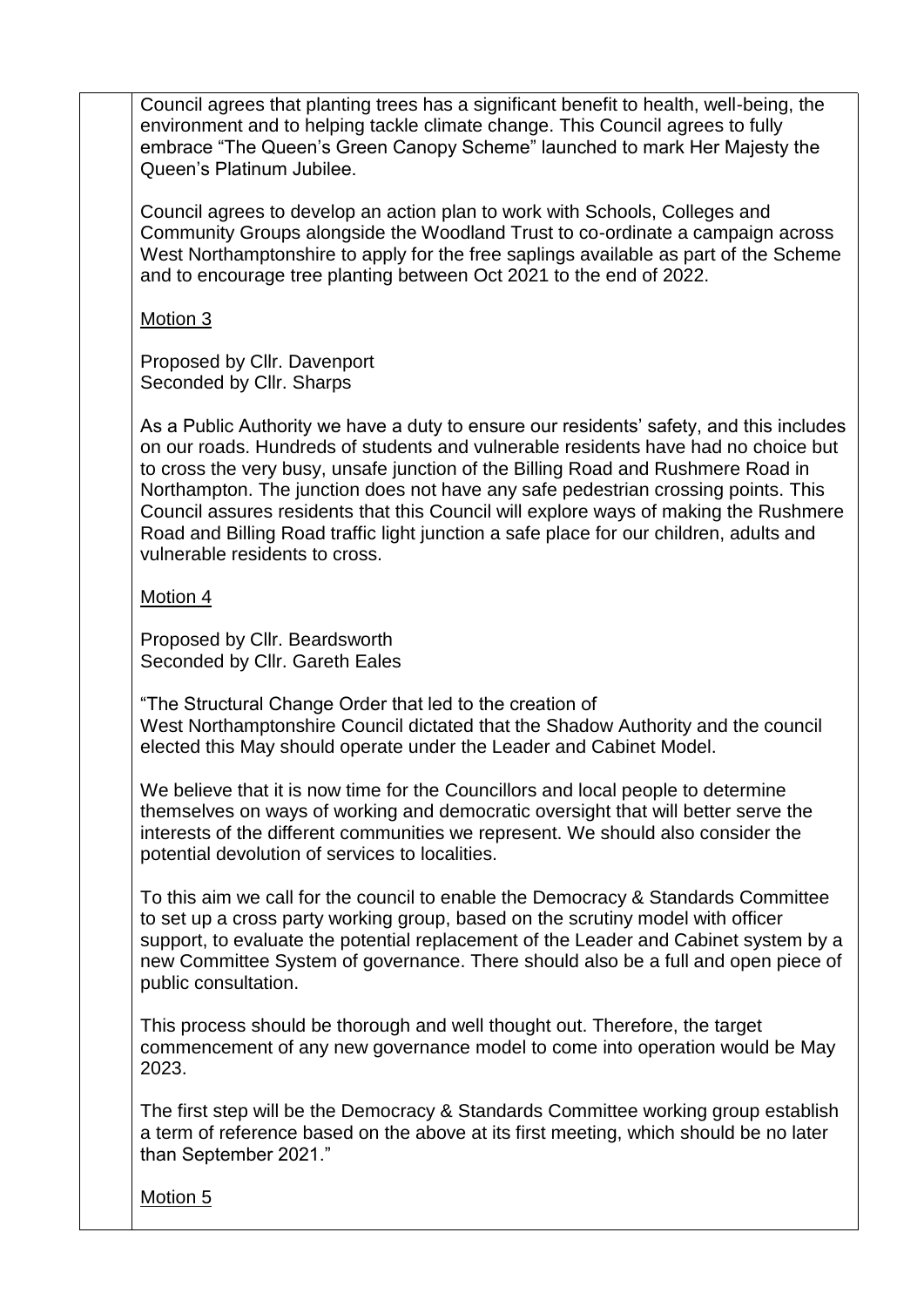Proposed by Cllr. Gareth Eales Seconded by: Cllr. Adam Brown

"This council recognises:

The importance of motions passed within the previous four authorities in the West Northants catchment area.

That it is crucial to ensure any democratic decisions are retained and flow through into the present day thinking of WNC.

That adopting an exercise to preserve the above will not only efficiently capture all approved motions into one report, it also will reaffirm the importance of local democratic decision making.

This council resolves:

- To instruct the Democracy & Standards Committee to collate any motions passed in the last six years within the previous authorities.
- That once collated, these motions will be forwarded to the relevant Scrutiny Committee to pass comment on.
- That once this process is completed, a report containing all legacy matters will be brought to the earliest possible full council, with the target of December 2021's meeting. The report will lay out all motions which should be voted on individually for acceptance or any minor modifications. Such changes must not seek to alter the fundamental principles previously passed.

# Motion 6

To be moved by: Cllr. Emma Roberts To be seconded by: Cllr. Danielle Stone

Over 1 million people working in the public sector are paid less than the real Living Wage. As a result, more workers than ever are struggling to keep their heads above water on wages that don't meet the basic costs and pressures of everyday life;

That low pay is a leading cause of poverty, with most people living in poverty now being in working households;

That foodbank providers within the West Northants footprint have seen usage increase three fold as a result of the pandemic and ensuring a real living wage is available to as many as possible is essential to any Covid 19 Recovery Plan;

Research in 2018 found that the extra wages paid by local authorities accredited as Living Wage Employers are inevitably invested back into the local economy;

As a Council who has committed to producing an anti-poverty strategy taking steps to seek living wage accreditation would cement that commitment;

Through accreditation, this local authority would be making a commitment to tackle inwork poverty in our communities. Accreditation also means the authority can use the Living Wage Employer Mark to publicly demonstrate this commitment to the real Living Wage;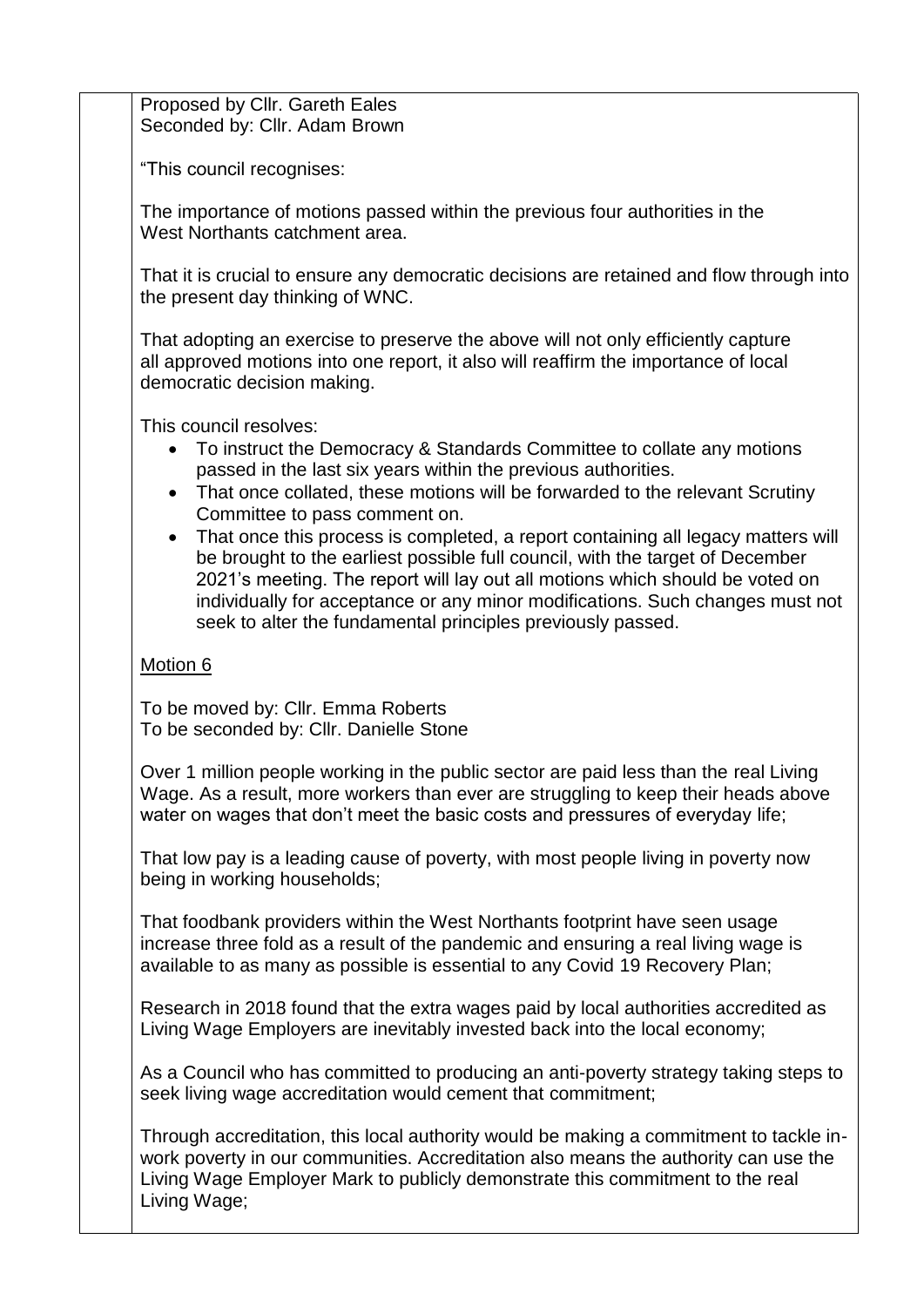This will support a commitment to all staff and their quality of life. Raises the profile of the Living Wage campaign locally. Sets it stall out as a model employer and demonstrates visible leadership on tackling poverty pay, inspiring others to do the same;

Beyond being the right thing to do and an investment in both workers and the community, paying the real Living Wage has distinct benefits for local authorities as employers;

This Council resolves:

- To commit to becoming a Living Wage Employer and seeking Living Wage Foundation Accreditation
- To ensure all directly employed staff are paid at least the real Living Wage
- To enquire with the Living Wage Foundation to begin the process and receive guidance
- To nominate an individual to be lead officer on the real Living Wage to liaise with the Living Wage Foundation and document progress
- To initiate an internal working group to plan and manage the Living Wage on an ongoing basis.
- To identify all relevant contracts that need the Living Wage embedded, with target dates for implementation
- To build Living Wage into all terms and conditions, pre-qualification questionnaires and future supplier communications
- To plan how this will be managed and reported annually to the Living Wage Foundation
- To report on the plan with dates for implementation at the Council's AGM

## Motion 7

To be moved by Cllr Jonathan Harris To be seconded by Cllr Rosie Humphreys

In June 2021 West Northamptonshire Council ran a training event on the subject of equality. The aim of this training was to explain to councillors that the new council must offer equality of access to all our residents. In a report in 2019, The Office of National Statistics, highlighted the fact that more than 5 million people have never used the internet in the UK, with the vast majority of this offline minority being older people, and 79% of the total aged 65 or over.

Often, our residents are directed to 'online form filling' or asked to deal with issues that they may have using the council's website. Based on the data shown above, there is a high probability that we are alienating too many residents in our local wards. There are a number of instances where little or no thought has been given to those without internet access. A recent example is the green bin/garden waste renewal service in the Daventry area. This provided residents with a slip detailing the website to go to in order to renew their services, and no other apparent method of renewing. We are discriminating against many residents, simply by ignoring the fact that they do not either have access to or use the internet.

To rectify this, this council resolves to:

 review all of its service access points to ensure that individuals without internet access are not being discriminated against.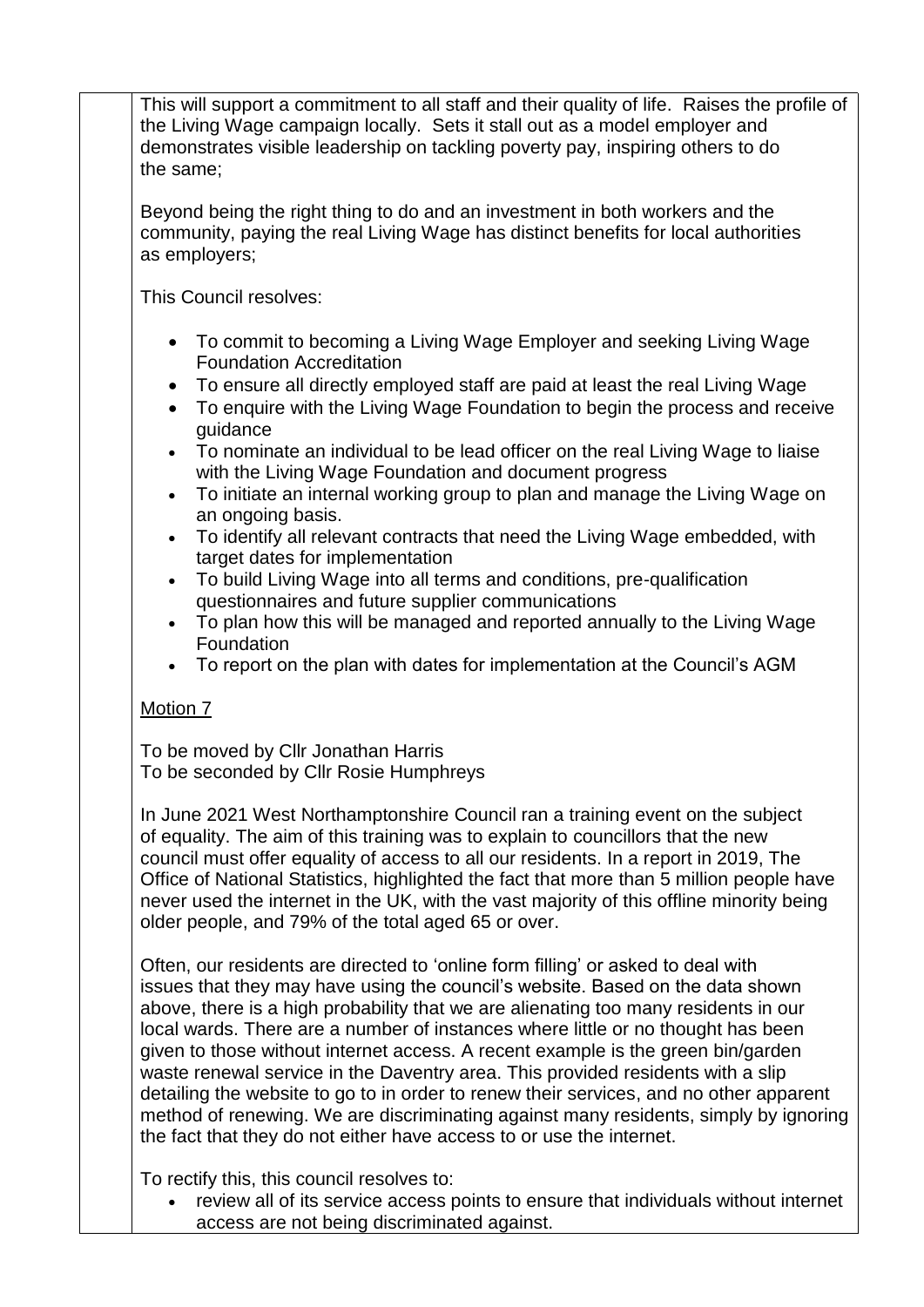|     | ensure that there are always alternate means of access, in addition to online<br>$\bullet$<br>access, to services and/or renewal information, and these are readily available<br>and communicated to our residents.<br>retrain all of its workforce on equality matters, to ensure that all groups are<br>$\bullet$<br>always considered regarding communications and access to services.                                                                                                                                                                        |  |  |
|-----|------------------------------------------------------------------------------------------------------------------------------------------------------------------------------------------------------------------------------------------------------------------------------------------------------------------------------------------------------------------------------------------------------------------------------------------------------------------------------------------------------------------------------------------------------------------|--|--|
|     | Motion 8                                                                                                                                                                                                                                                                                                                                                                                                                                                                                                                                                         |  |  |
|     | To be moved by Cllr Emma Roberts<br>To be seconded by Cllr Wendy Randall                                                                                                                                                                                                                                                                                                                                                                                                                                                                                         |  |  |
|     | We understand that interim appointments to senior officer roles via recruitment<br>agencies are occasionally made by the council. These must be fully transparent.<br>Recent information reported shows this transparency was not as would be<br>expected. It would appear that these appointments should be captured by the pay<br>policy and pay policy statement approved by Full Council earlier this year. It is clear<br>that the policy and the Localism Act 2011 and relevant sections should apply to such<br>appointment and remuneration information. |  |  |
|     | The pay policy provides a definition for Chief and Deputy Chief Officers and it is clear<br>therefore that the remuneration package of those officers and all other statutory and<br>non-statutory officers was expected to be detailed within that policy and any<br>subsequent policy.                                                                                                                                                                                                                                                                         |  |  |
|     | The Pay policy statement confirms: "Where an appointment proposes a remuneration<br>package greater than £100,000, approval will be sought from Full Council". No such<br>referral to full Council currently occurs prior to senior interim agency appointments.                                                                                                                                                                                                                                                                                                 |  |  |
|     | Section 39(4) of the Localism Act 2011 allows "A relevant authority may by resolution<br>amend its pay policy statement (including after the beginning of the financial year to<br>which it relates)".                                                                                                                                                                                                                                                                                                                                                           |  |  |
|     | There cannot be any doubt that a fundamental reason for having such a pay policy is<br>to inform and provide openness and accountability. If our policy provides any doubt<br>around what is expected, whether a position is temporary or not and of what needs to<br>be brought before Full Council, then that policy cannot be fit. Ambiguity cannot be<br>allowed.                                                                                                                                                                                            |  |  |
|     | This Council resolves to:                                                                                                                                                                                                                                                                                                                                                                                                                                                                                                                                        |  |  |
|     | 1. Amend the pay policy statement for approval at the next full Council to ensure<br>interim agency appointments are covered.<br>2. Amend the pay policy statement for approval at the next full Council to ensure<br>complete clarity that any appointment that proposes a remuneration package<br>that could reach £100,000 must have approval of full Council<br>3. Review all positions to ensure no other ambiguity remains.                                                                                                                                |  |  |
| 17. | <b>Urgent Business (previously agreed with the Chairman)</b>                                                                                                                                                                                                                                                                                                                                                                                                                                                                                                     |  |  |
|     | The Chairman to advise whether they have agreed to any items of urgent business<br>being admitted to the agenda.                                                                                                                                                                                                                                                                                                                                                                                                                                                 |  |  |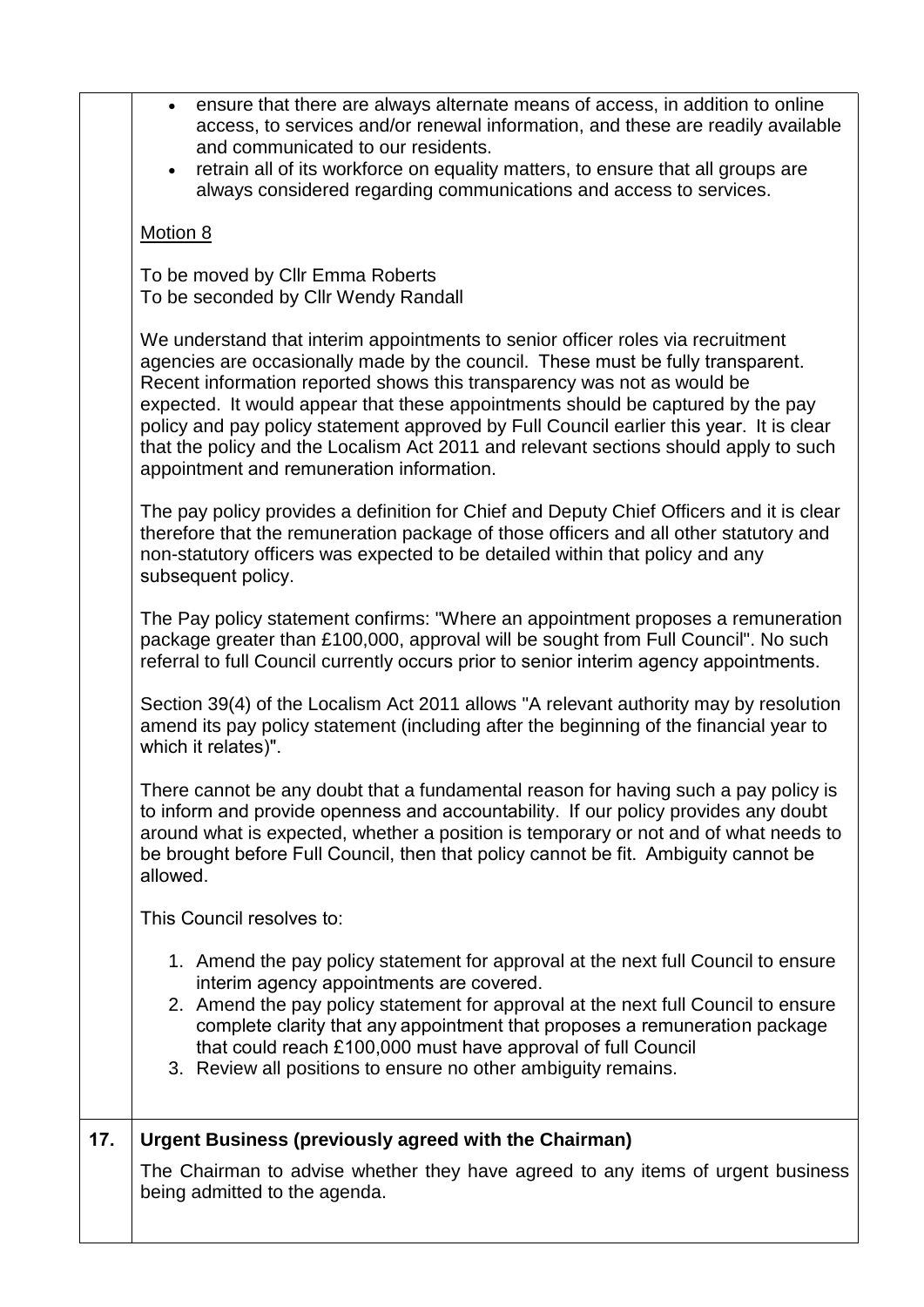Catherine Whitehead Proper Officer 7 July 2021

#### **Council Members:**

| Councillor Ann Addison (Chair)                       | Councillor Andre Gonzalez De Savage (Vice-<br>Chair) |
|------------------------------------------------------|------------------------------------------------------|
| <b>Councillor Rufia Ashraf</b>                       | Councillor Jamal Alwahabi                            |
| Councillor<br>Mohammed<br>Azizur<br>Rahman<br>(Aziz) | <b>Councillor Anthony S. Bagot-Webb</b>              |
| <b>Councillor Fiona Baker</b>                        | <b>Councillor Dermot Bambridge</b>                   |
| <b>Councillor Harry Barrett</b>                      | <b>Councillor William Barter</b>                     |
| <b>Councillor Sally Beardsworth</b>                  | <b>Councillor Phil Bignell</b>                       |
| <b>Councillor Lizzy Bowen</b>                        | <b>Councillor Rebecca Breese</b>                     |
| <b>Councillor Adam Brown</b>                         | <b>Councillor Michael Brown</b>                      |
| <b>Councillor Muna Cali</b>                          | <b>Councillor Alan Chantler</b>                      |
| <b>Councillor Pinder Chauhan</b>                     | <b>Councillor Nazim Choudary</b>                     |
| <b>Councillor Imran Ahmed Chowdhury BEM</b>          | <b>Councillor Paul Clark</b>                         |
| <b>Councillor Stephen Clarke</b>                     | <b>Councillor Maggie Clubley</b>                     |
| <b>Councillor Fiona Cole</b>                         | <b>Councillor Raymond Connolly</b>                   |
| <b>Councillor Karen Cooper</b>                       | <b>Councillor Daniel Cribbin</b>                     |
| <b>Councillor Julie Davenport</b>                    | <b>Councillor Janice Duffy</b>                       |
| <b>Councillor Paul Dyball</b>                        | <b>Councillor Gareth Eales</b>                       |
| <b>Councillor Terrie Eales</b>                       | <b>Councillor Alison Eastwood</b>                    |
| <b>Councillor Penelope Flavell</b>                   | <b>Councillor Louisa Fowler</b>                      |
| <b>Councillor Rupert Frost</b>                       | <b>Councillor Jo Gilford</b>                         |
| <b>Councillor Terry Gilford</b>                      | <b>Councillor Matt Golby</b>                         |
| <b>Councillor Andrew Grant</b>                       | <b>Councillor Mike Hallam</b>                        |
| <b>Councillor Enam Haque</b>                         | Councillor Lauryn Harrington-Carter                  |
| <b>Councillor Jonathan Harris</b>                    | <b>Councillor Cheryl Hawes</b>                       |
| <b>Councillor Rosie Herring</b>                      | <b>Councillor Stephen Hibbert</b>                    |
| <b>Councillor James Hill</b>                         | <b>Councillor Nigel Hinch</b>                        |
| <b>Councillor Keith Holland-Delamere</b>             | <b>Councillor Mark Hughes</b>                        |
| <b>Councillor Rosie Humphreys</b>                    | <b>Councillor Cecile Irving-Swift</b>                |
| <b>Councillor David James</b>                        | <b>Councillor Koulla Jolley</b>                      |
| <b>Councillor Paul Joyce</b>                         | <b>Councillor Andrew Kilbride</b>                    |
| <b>Councillor Anna King</b>                          | <b>Councillor Jamie Lane</b>                         |
| <b>Councillor Phil Larratt</b>                       | <b>Councillor Daniel Marc Lister</b>                 |
| <b>Councillor Malcolm Longley</b>                    | <b>Councillor Greg Lunn</b>                          |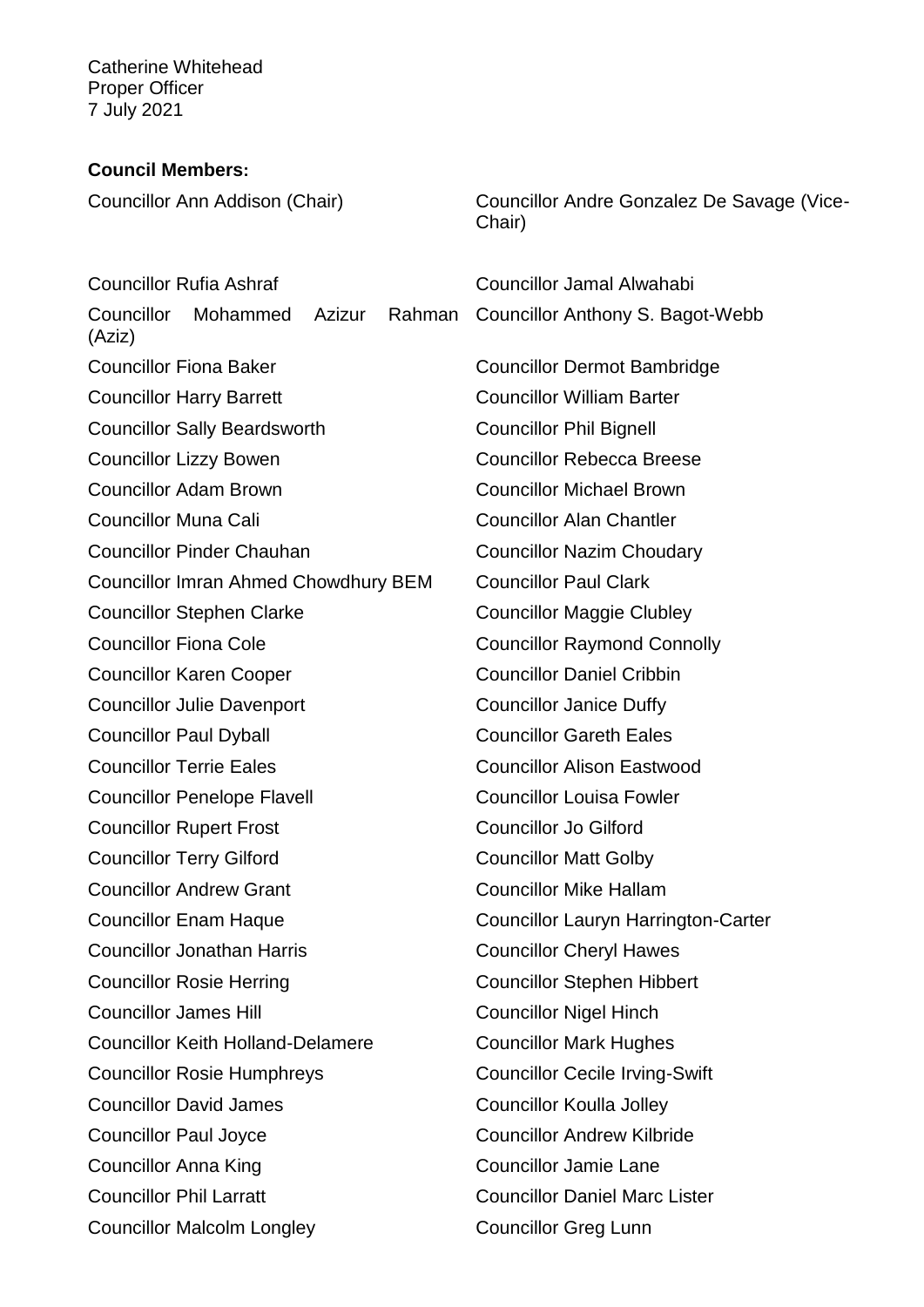Councillor Charles Manners Councillor Peter Matten Councillor Ian McCord Councillor Dennis Meredith Councillor Colin Morgan Councillor Charles Morton Councillor Jonathan Nunn Councillor Kevin Parker Councillor Suresh Patel Councillor Ken Pritchard Councillor Bob Purser Councillor Wendy Randall Councillor Emma Roberts Councillor Jake Roberts Councillor Sam Rumens Councillor Cathrine Russell Councillor Lisa Samiotis Councillor Brian Sargeant Councillor Sue Sharps Councillor John Shephard Councillor David Smith Councillor Zoe Smith Councillor Richard Solesbury-Timms Councillor Laura Stevenson Councillor Danielle Stone Councillor Winston Strachan Councillor Nick Sturges-Alex Councillor Walter Tarasiewicz Councillor Mike Warren

# **Information about this Agenda**

#### **Apologies for Absence**

Apologies for absence and the appointment of substitute Members should be notified to [democraticservices@westnorthants.gov.uk](mailto:democraticservices@westnorthants.gov.uk) prior to the start of the meeting.

#### **Declarations of Interest**

Members are asked to declare interests at item 2 on the agenda or if arriving after the start of the meeting, at the start of the relevant agenda item

#### **Local Government and Finance Act 1992 – Budget Setting, Contracts & Supplementary Estimates**

Members are reminded that any member who is two months in arrears with Council Tax must declare that fact and may speak but not vote on any decision which involves budget setting, extending or agreeing contracts or incurring expenditure not provided for in the agreed budget for a given year and could affect calculations on the level of Council Tax.

#### **Evacuation Procedure**

If a continuous fire alarm sounds you must evacuate the building via the nearest available fire exit. Members and visitors should proceed to the assembly area as directed by Democratic Services staff and await further instructions.

#### **Access to Meetings**

If you have any special requirements (such as a large print version of these papers or special access facilities) please contact the officer named below, giving as much notice as possible before the meeting.